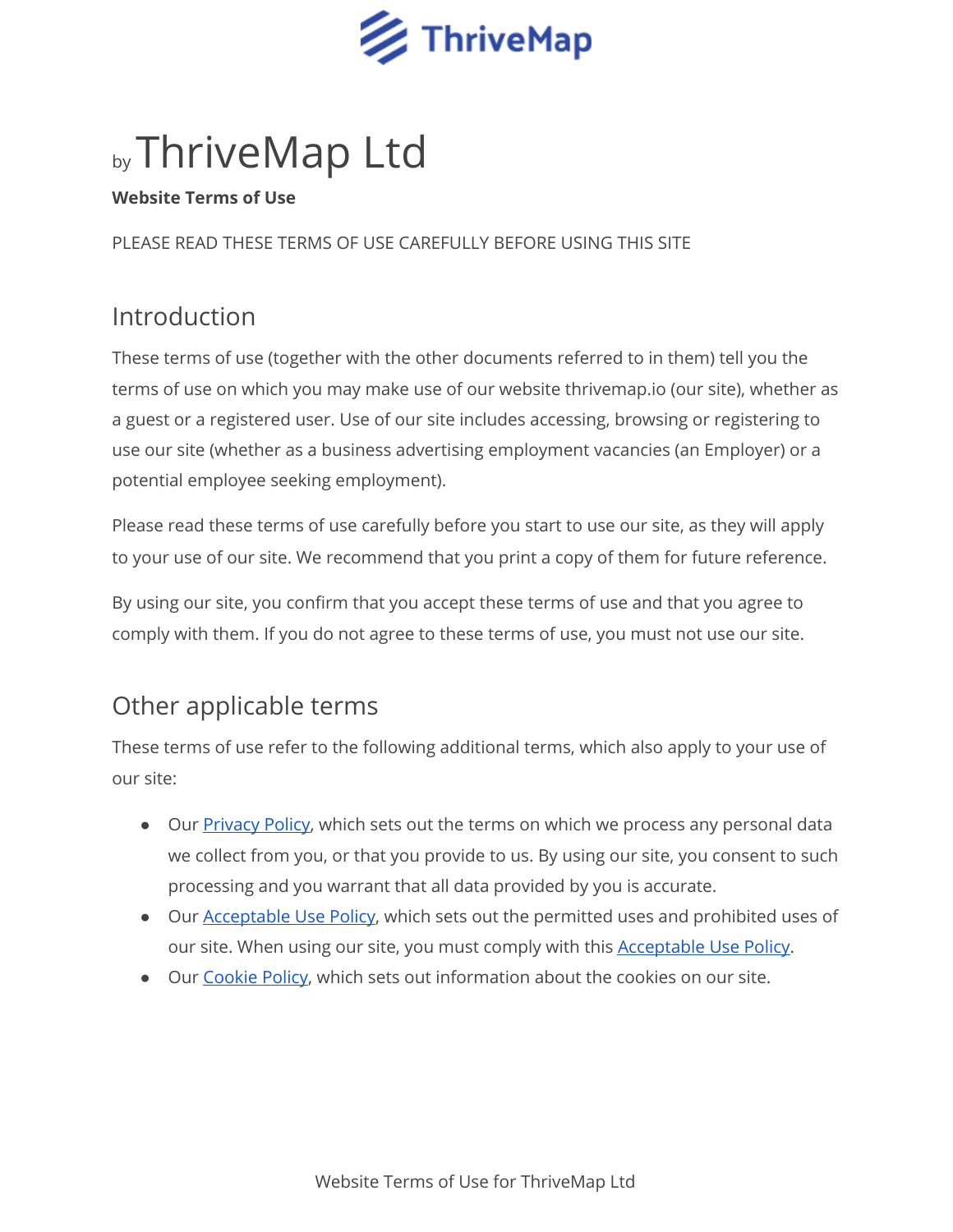

### Information about us

thrivemap.io is a website operated by ThriveMap Ltd. We are a limited company registered in England and Wales under company number 09431453 and have our registered office at 44 College Gardens, London, SW177UG.

#### Changes to these terms

We may revise these terms of use at any time by amending this page. Please check this page from time to time to take notice of any changes we make, as they are binding on you.

# Changes to our site

We may update our site from time to time, and may change the content at any time. However, please note that any of the content on our site may be out of date at any given time, and we are under no obligation to update it.

We do not guarantee that our site, or any content on it, will be free from errors or omissions.

# Accessing our site

Our site is made available free of charge to respondents completing a work environment preferences questionnaire. If you are a client company you may be required to pay a fee or subscription fee as set out in our Terms and [Conditions](https://app.thrivemap.io/doc/terms-and-conditions.pdf) or as otherwise agreed between us.

We do not guarantee that our site, or any content on it, will always be available or be uninterrupted. Access to our site is permitted on a temporary basis. We may suspend, withdraw, discontinue or change all or any part of our site without notice. We will not be liable to you if, for any reason, our site is unavailable at any time or for any period.

You are responsible for making all arrangements necessary for you to have access to our site.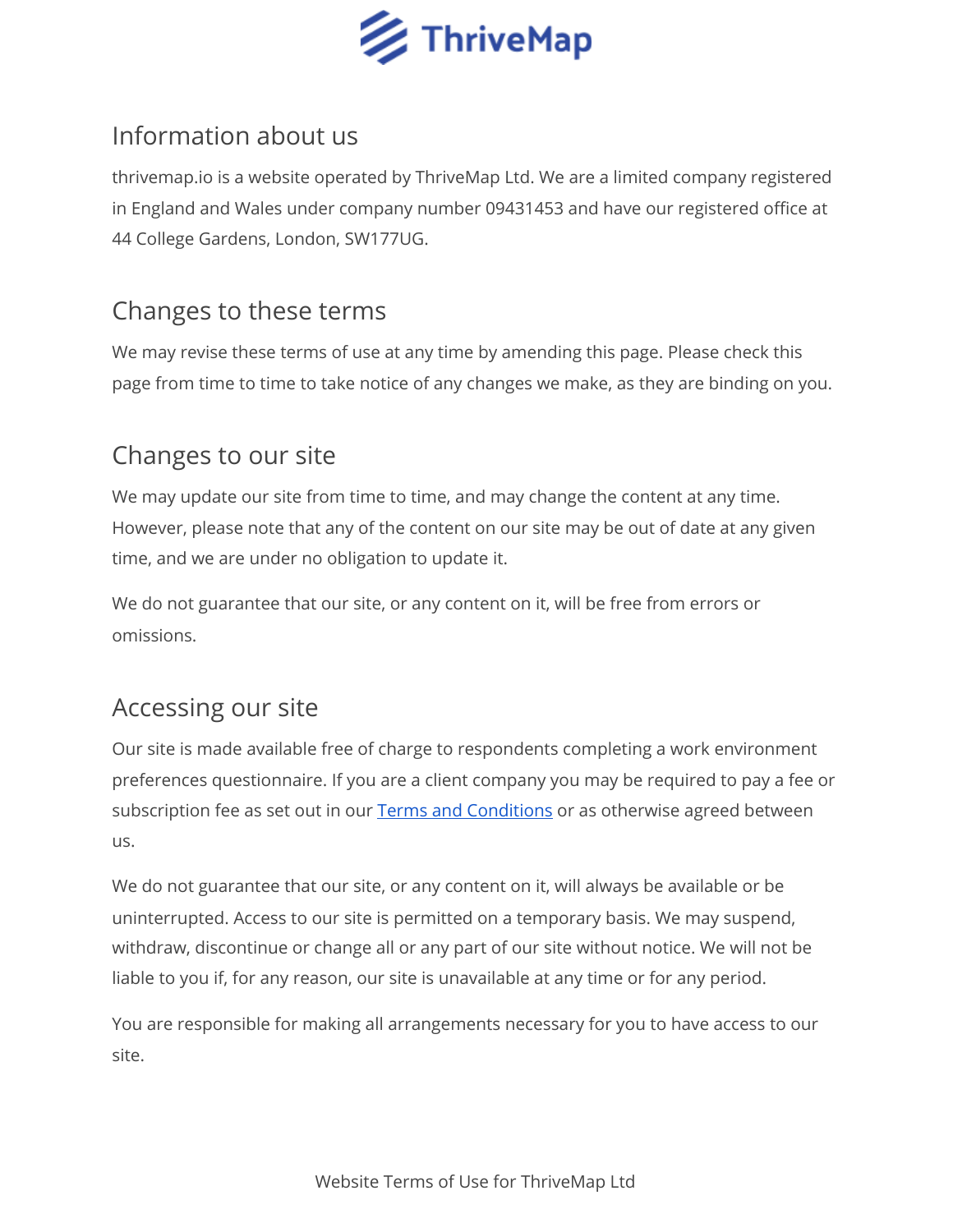

You are also responsible for ensuring that all persons who access our site through your internet connection are aware of these terms of use and other applicable terms and conditions, and that they comply with them.

#### Your account and password

If you choose, or you are provided with, a user identification code, password or any other piece of information as part of our security procedures, you must treat such information as confidential. You must not disclose it to any third party.

We have the right to disable any user identification code or password, whether chosen by you or allocated by us, at any time if, in our reasonable opinion, you have failed to comply with any of the provisions of these terms of use.

If you know or suspect that anyone other than you knows your user identification code or password, you must promptly notify us at hello@thrivemap.io.

### Intellectual property rights

We are the owner or the licensee of all intellectual property rights in our site, and in the material published on it. Those works are protected by copyright laws and treaties around the world. All such rights are reserved.

You may print off one copy, and may download extracts, of any page(s) from our site for your personal use and, if applicable, you may draw the attention of others within your organisation to content posted on our site.

You must not modify the paper or digital copies of any materials you have printed off or downloaded from our site in any way, and you must not use any illustrations, photographs, video or audio sequences or any graphics separately from any accompanying text.

Our status (and that of any identified contributors) as the authors of content on our site must always be acknowledged.

You must not use any part of the content on our site for commercial purposes without obtaining a licence to do so from us or our licensors.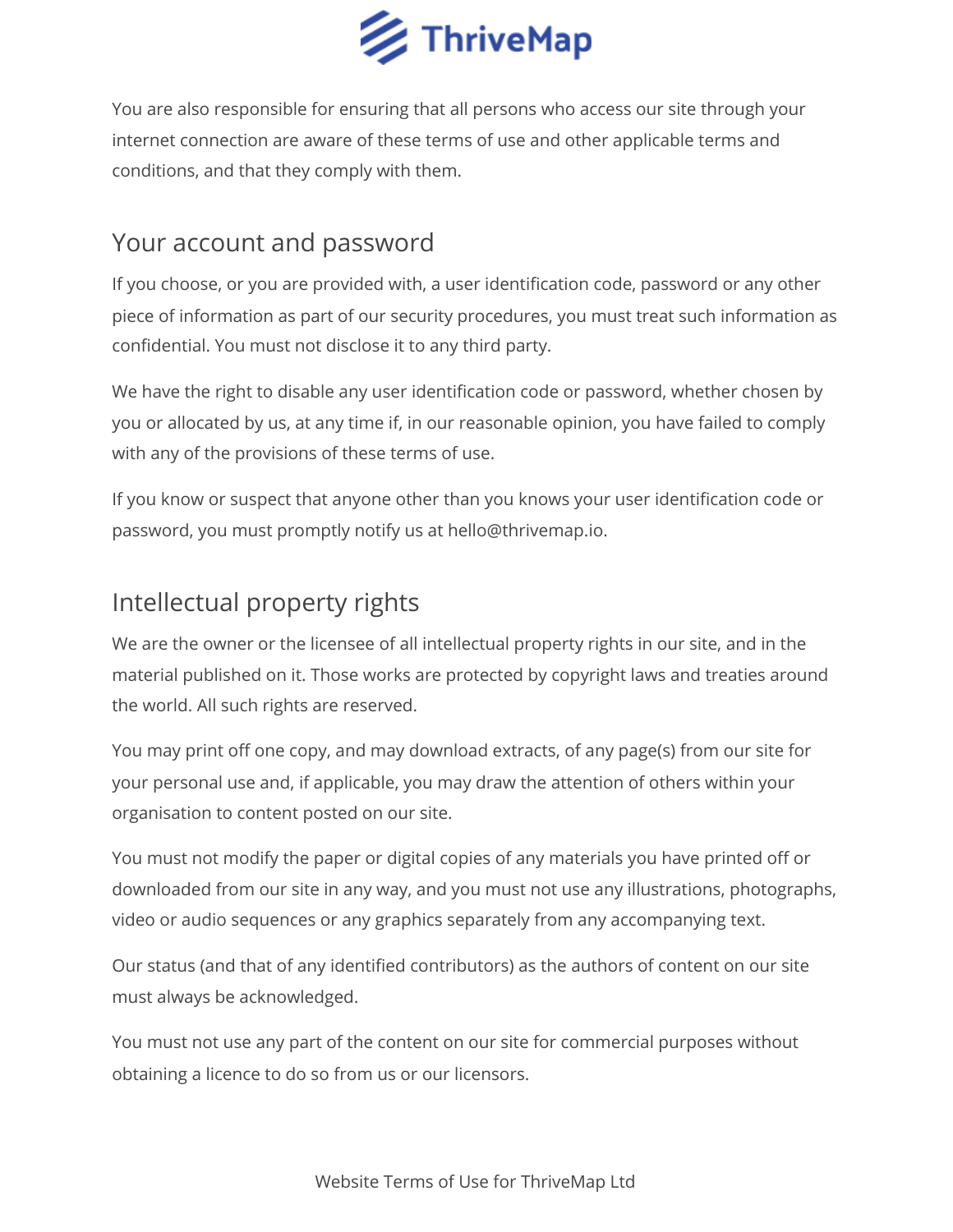

If you print off, copy or download any part of our site in breach of these terms of use, your right to use our site will cease immediately and you must, at our option, return or destroy any copies of the materials you have made.

### No reliance on information

The content on our site is provided for general information only. It is not intended to amount to advice on which you should rely. You must obtain professional or specialist advice before taking, or refraining from, any action on the basis of the content on our site.

Although we make reasonable efforts to update the information on our site, we make no representations, warranties or guarantees, whether express or implied, that the content on our site is accurate, complete or up-to-date.

# Limitation of our liability

Nothing in these terms of use excludes or limits our liability for death or personal injury arising from our negligence, or our fraud or fraudulent misrepresentation, or any other liability that cannot be excluded or limited by English law.

To the extent permitted by law, we exclude all conditions, warranties, representations or other terms which may apply to our site or to any content on it, whether express or implied.

We will not be liable to any user for any loss or damage, whether in contract, tort (including negligence), breach of statutory duty or otherwise, even if foreseeable, arising under or in connection with: (i) use of, or inability to use, our site; or (ii) use of, or reliance on, any content displayed on our site.

If you are a business, please note that, in particular, we will not be liable for: (i) loss of profits, sales, business or revenue; (ii) business interruption; (iii) loss of anticipated savings; (iv) loss of business opportunity, goodwill or reputation; or (v) any indirect, special or consequential loss or damage of any kind.

If you are a consumer, you may only use our site for domestic and private use. You agree not to use our site for any commercial or business purposes, and we have no liability to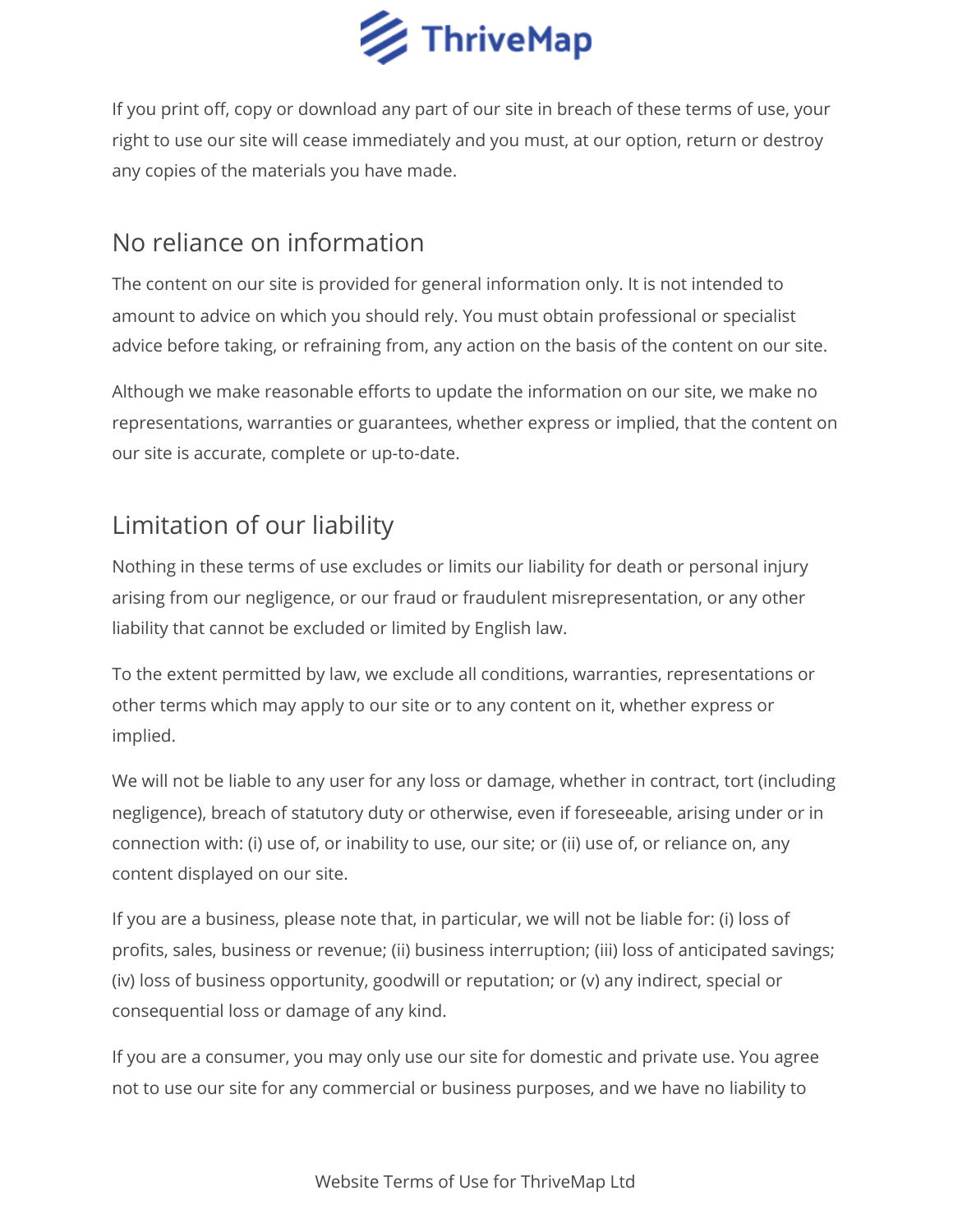

you for any loss of profit, loss of business, business interruption or loss of business opportunity.

We will not be liable for any loss or damage caused by a virus, distributed denial-of-service attack or other technologically harmful material that may infect your computer equipment, computer programs, data or other proprietary material due to your use of our site or your downloading of any content on it, or on any website linked to it.

We assume no responsibility for the content of websites linked on our site (if any). Such links should not be interpreted as endorsement by us of those linked websites. We will not be liable for any loss or damage that may arise from your use of them.

If you are an Employer, different limitations and exclusions of liability will apply to liability arising as a result of your use of our site and the supply of services by us to you, which will be set out in our Terms and [Conditions.](https://app.thrivemap.io/doc/terms-and-conditions.pdf)

### Uploading content to our site

Whenever you make use of a feature that allows you to upload content to our site, or to make contact with other users of our site (if applicable), you must comply with the content standards set out in our [Acceptable](https://app.thrivemap.io/doc/acceptable-use-policy.pdf) Use Policy. For the avoidance of doubt, this does not include data provided as part of a work environment preferences questionnaire.

You warrant that any such contribution does comply with those standards, and you will be liable to us and indemnify us for any breach of that warranty. If you are a consumer, this means that you will be responsible for any loss or damage we suffer as a result of your breach of warranty.

Any content you upload to our site will be considered non-confidential and non-proprietary, and we have the right to use, copy, distribute and disclose to third parties any such content for any purpose.

We also have the right to disclose your identity to any third party who is claiming that any content posted or uploaded by you to our site constitutes a violation of their intellectual property rights or of their right to privacy.

We will not be responsible, or liable to any third party, for the content or accuracy of any content posted by you or any other user of our site.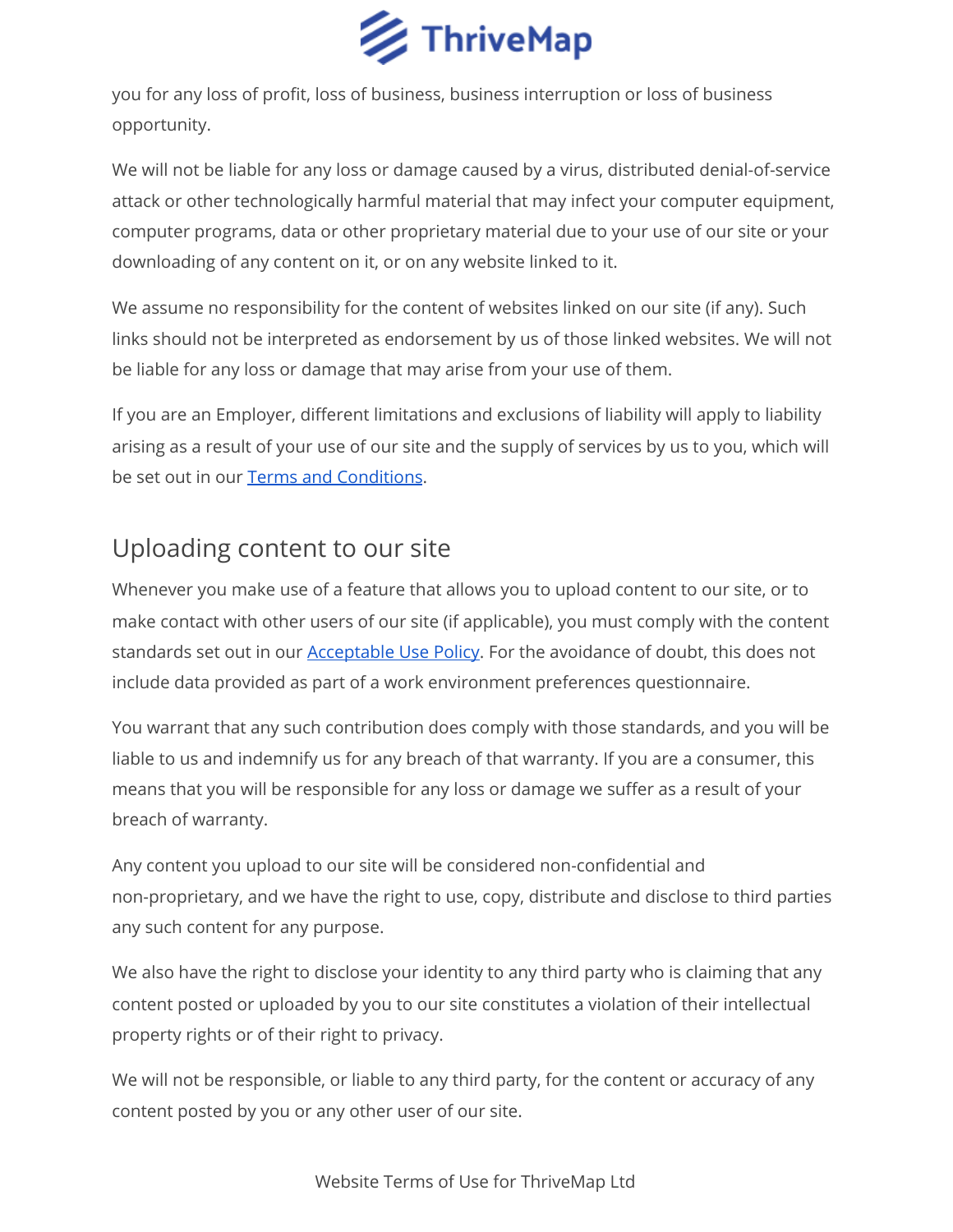

We have the right to remove any posting you make on our site if, in our opinion, your post does not comply with the content standards set out in our **[Acceptable](https://app.thrivemap.io/doc/acceptable-use-policy.pdf) Use Policy**.

The views expressed by other users on our site do not represent our views or values.

#### Viruses

We do not guarantee that our site will be secure or free from bugs or viruses.

You are responsible for configuring your information technology, computer programmes and platform in order to access our site. You should use your own virus protection software.

You must not misuse our site by knowingly introducing viruses, trojans, worms, logic bombs or other material which is malicious or technologically harmful. You must not attempt to gain unauthorised access to our site, the server on which our site is stored or any server, computer or database connected to our site. You must not attack our site via a denial-of-service attack or a distributed denial-of-service attack. By breaching this provision, you would commit a criminal offence under the Computer Misuse Act 1990. We will report any such breach to the relevant law enforcement authorities and we will co-operate with those authorities by disclosing your identity to them. In the event of such a breach, your right to use our site will cease immediately.

#### Linking to our site

If you are a client company, you may link to our pages, provided you do so in a way that is fair and legal and does not damage our reputation or take advantage of it.

You must not establish a link in such a way as to suggest any form of association, approval or endorsement on our part where none exists.

Our site must not be framed on any other site.

We reserve the right to withdraw linking permission without notice.

The website in which you are linking must comply in all respects with the content standards set out in our [Acceptable](https://app.thrivemap.io/doc/acceptable-use-policy.pdf) Use Policy.